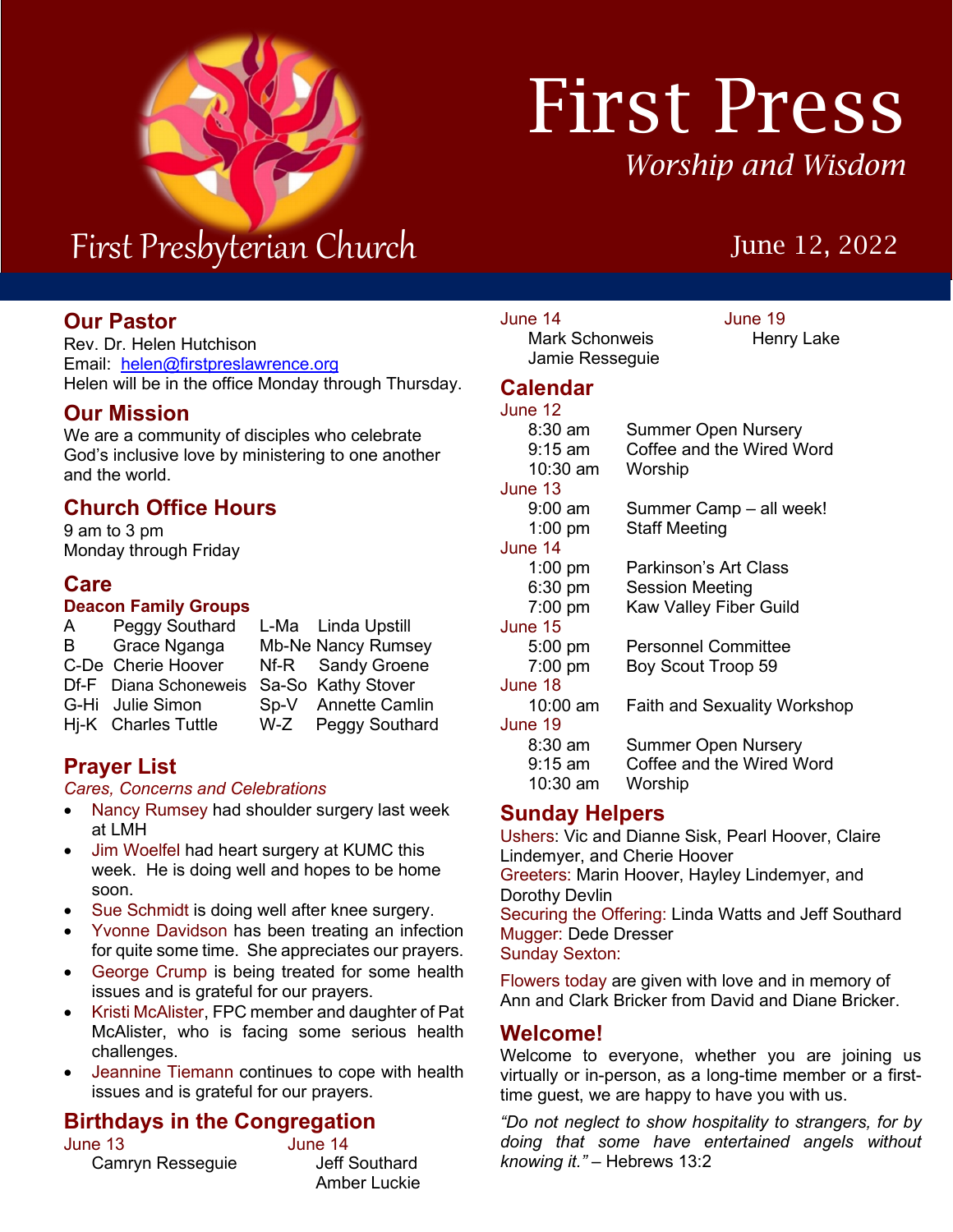Guests delight us. Our goal is simple: make all people feel welcomed, not overwhelmed. We were all visitors once and remember how it feels to try a new place of worship. Attend as often as you want. Visitors are welcome at all FPC events, classes, and small groups as well as in worship. We will always be glad to see you!

**Our Pictorial Directories have arrived!** Pick up your copy in the church office between 9 and 3 during the week or on Sunday. If your picture is in the directory, we have a copy with your name on it! If you did not have your picture taken, we still have copies available!

# **Session and Church policy**

#### **This Sunday we are in a YELLOW – MEDIUM zone. Masks are mandatory. Thank you!**

Mask update – At their meeting on May 10, the Session determined that we will continue to follow the guidelines of the Lawrence Douglas County Health Department regarding masking at church. Their report to the public on Tuesday will determine what level we will use on Sunday. LDCHD uses a "Green, Yellow, Red", but are moving to a "Low, Medium, High" metric system to show the level of community transmission. Until we are back in the Green / Low area, we will not have Fellowship inside. It will be up to the Fellowship Committee to serve coffee outside on any given Sunday. If you can help<br>them serve. contact Chris Heider serve, contact Chris [\(v.c.heider25@gmail.com\)](mailto:v.c.heider25@gmail.com) or John Hughes (785-842- 1036).

#### **Education**

#### **Summer Sunday School for Everyone!**

t conversations in an informal setting. Each Sunday this Join us for Coffee and the Wired Word a connection to weekly current event articles and Biblical scriptures for summer, Adult Education leaders will be facilitating conversations. You can sign up to receive an email with a short one-page article to read along with supporting Biblical references. You can also pick up a paper copy on Sunday morning!

The class will meet at 9:15 am on the East Patio when we need to wear masks inside or in Fellowship Hall when it is safe to do so. That way we can have coffee!

Not interested in conversing about designated lessons? Come anyway and just spend some time getting to know other FPC members. Contact Linda Watts to sign up for the weekly email at [lindajoywatts@gmail.com](mailto:lindajoywatts@gmail.com)

#### **Opportunities Coming Up Soon!**

Just for Men – We are offering something just for men on Father's Day! Join the group in the Sanctuary for some music with David Pérez at 9:15 am for about 30 minutes. Requests are welcome at that time! This might be the start of something great for our men of the church.

Women's Workshop – "Sexuality and Faith: Rediscovering the God-given Gift of our Bodies" Join Judith Galas on Saturday, June 18 from 10 am to 4 pm at the church. Sign up with Julie Simon at 304-654- 3992.

Prayer Squares – Meeting on the last Monday of the month and beginning on June 27 at 4:00 pm. Come for a 30-minute time of refreshing, centering, meditation and prayer. Spend this time on yourself and your intentions for the day, the week, the month, or your life! Each person will receive a prayer square for the next month.

**Sunday Nursery** – We have not been able to hire or recruit workers for our nursery on Sunday mornings, so beginning May  $29<sup>th</sup>$  and through the Summer, the nursery will not be staffed. **Parents are welcome to use the nursery to stay with their children.** This decision has been regretfully made after an ongoing search for childcare workers since late November of 2021. We plan to resume childcare when the fall schedule resumes, if workers are available. Our apologies for the inconvenience to parents.

#### **Support**

**Personnel – We are hiring! - Christian Education Coordinator and Youth Director**. The Position requires personal faith development, solid interpersonal skills, Office 365 competency, familiarity with database applications (or will train), and ability to work a flexible 30 – 40 hour week including hours on Sunday. Interested applicants should send resume and cover letter to Linda Bridges at [linda@firstpreslawrence.org.](mailto:linda@firstpreslawrence.org) Applications will be processed as received until the position is filled. Job description available on request.

**Sunday Sexton** This position is open for an individual to serve for about 4 hours on Sunday mornings. Must be reliable. We are paying at least \$15.00 per hour. If you know of someone who might be interested in this position, please have them contact the church office at 785-843-4171 or [linda@firstpreslawrence.org](mailto:linda@firstpreslawrence.org) or Jim Rumsey [\(rumseylaw@sunflower.com\)](mailto:rumseylaw@sunflower.com) for more information. Thank you!

#### **Finance**

|                                  | <b>Budget</b> | Actual       |
|----------------------------------|---------------|--------------|
| Gifts – May                      | \$41,483.00   | \$40,857.00  |
| Gifts $-2022 - YTD$ \$255,418.00 |               | \$235,038.00 |

Thank you for your continued support of our work and ministry together.

It is not too late to make a pledge or gift to First Presbyterian Church! Go to Online Giving at [www.firstpreslawrence.org.](http://www.firstpreslawrence.org/) Fill out a pledge card [here](https://fpclawrence.sharepoint.com/sites/FPCStaff/Shared%20Documents/Shared%20Files/Committees/Support/Finance/2022/Pledge%20Card.pdf) for on-going or one-time gifts!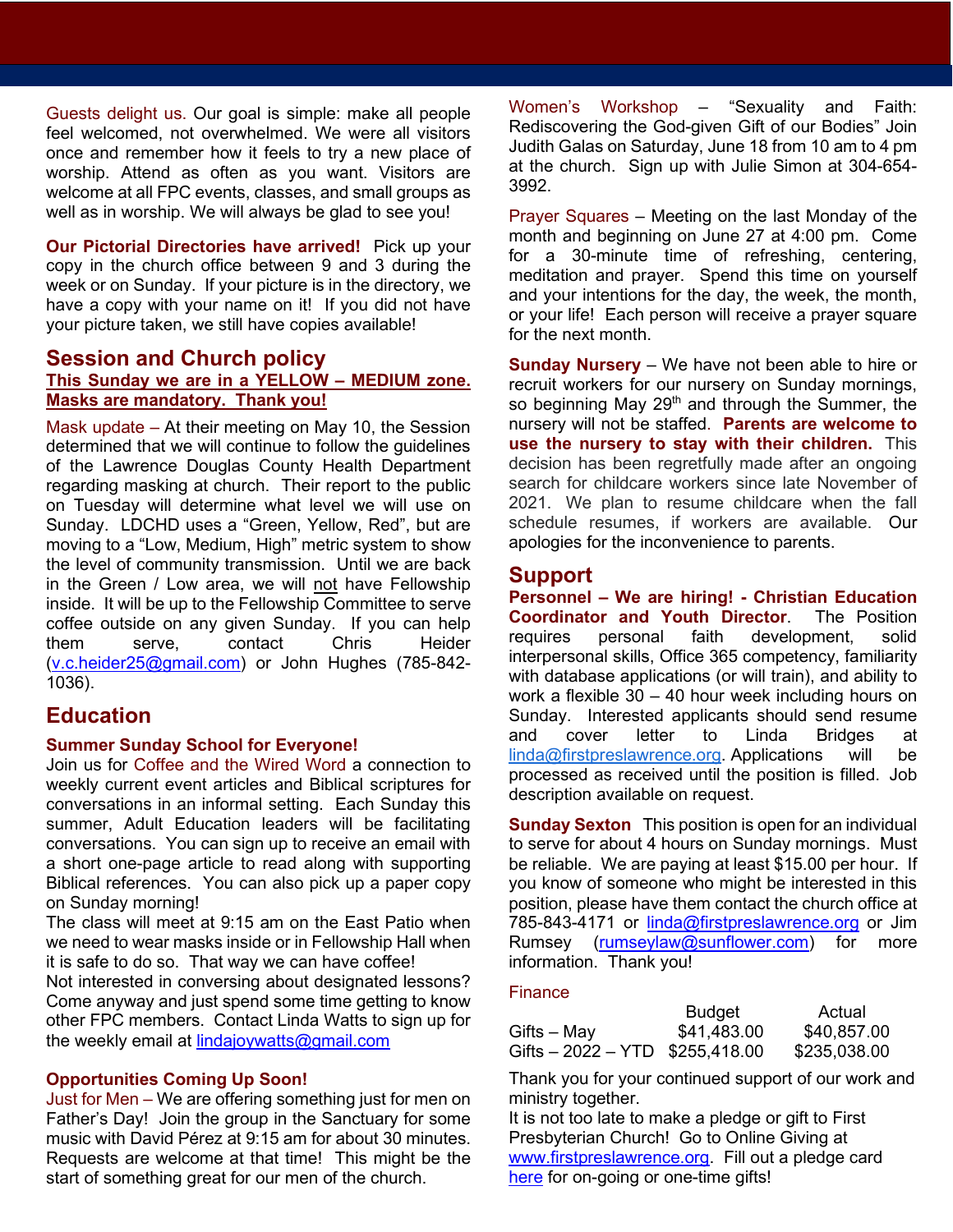

# FIRST PRESBYTERIAN CHURCH

*Trinity Sunday*

Rev. Dr. Helen Hutchison, Pastor Suzanne Galle, liturgist

June 12, 2022

**Prelude** *Récit de Tierce en Taille* David Pérez, organist NICOLAS DE GRIGNY

**Welcome and Announcements**

**Congregational Introit** *As the Deer Glory to God* #626

AS THE DEER

*As the deer pants for the water, so my soul longs after you. You alone are my heart's desire, and I long to worship you. You alone are my strength, my shield; to you alone may my spirit yield. You alone are my heart's desire, and I long to worship you.*

#### **Call to Worship**

One: We gather to worship God, the Creator and Redeemer.

- **All: The God of Abraham, Isaac and Jacob, and Esther, Sarah and Ruth, our refuge and strength in times past, and the Lord of all history.**
- One: The Father who is with us in all of life, our provider and prompter in the here and now, the Lord of today.
- **All: The Maker of a new heaven and a new earth, our help and hope for what is to come today and tomorrow.**
- One: Here now in our worship, fill us with strength and purpose.
- **All: Renew our spirits as we move into the future, always confident and hopeful as persons of faith.**

**Opening Hymn** *Holy, Holy, Holy! Lord God Almighty! Glory to God* #1 NICEA

#### **Call to Confession** Suzanne Galle

Beloved, we are God's children because of the love God has for us, yet we sometimes fail to respond to God's outpouring of love. Let us confess our sins together. Let us pray...

#### **Prayer of Confession** (unison)

**Eternal and holy God: On this Sunday devoted to the mystery of your being, we offer this prayer to extol your greatness. Our planet is the merest speck in one little solar system in one of millions of universes -- and you, O God, created them all. You filled the great lawgiver, Moses, with awe when you let him experience your holiness in that burning bush. You overwhelmed the mighty prophet Isaiah with the vision of your glory. Your Spirit unleashed a furor of wind and fire at Pentecost, transforming the bewildered disciples into apostles of astounding power.**

**Mighty God: On this Trinity Sunday we confess that the mystery of your being is not for us to fathom. For our earthbound minds, three cannot be one and one cannot be three. Help us to accept by faith, thankfully, what we are not meant to understand.**

**Gracious God: Faced with your greatness, we bless you for the mercy you have shown us by forgiving our disrespect for you and our disobedience to your commandments, and by bridging the gulf between us by the life, death and resurrection of your divine Son, who addressed you as Father and encouraged us to turn to you with equal confidence. We pray in his name.** (Silent prayer.) **Amen.**

#### **The Blessing of the Water**

#### **Assurance of Pardon**

One: The mercy of God has no beginning and no end but endures forever. Friends, receive the free gift of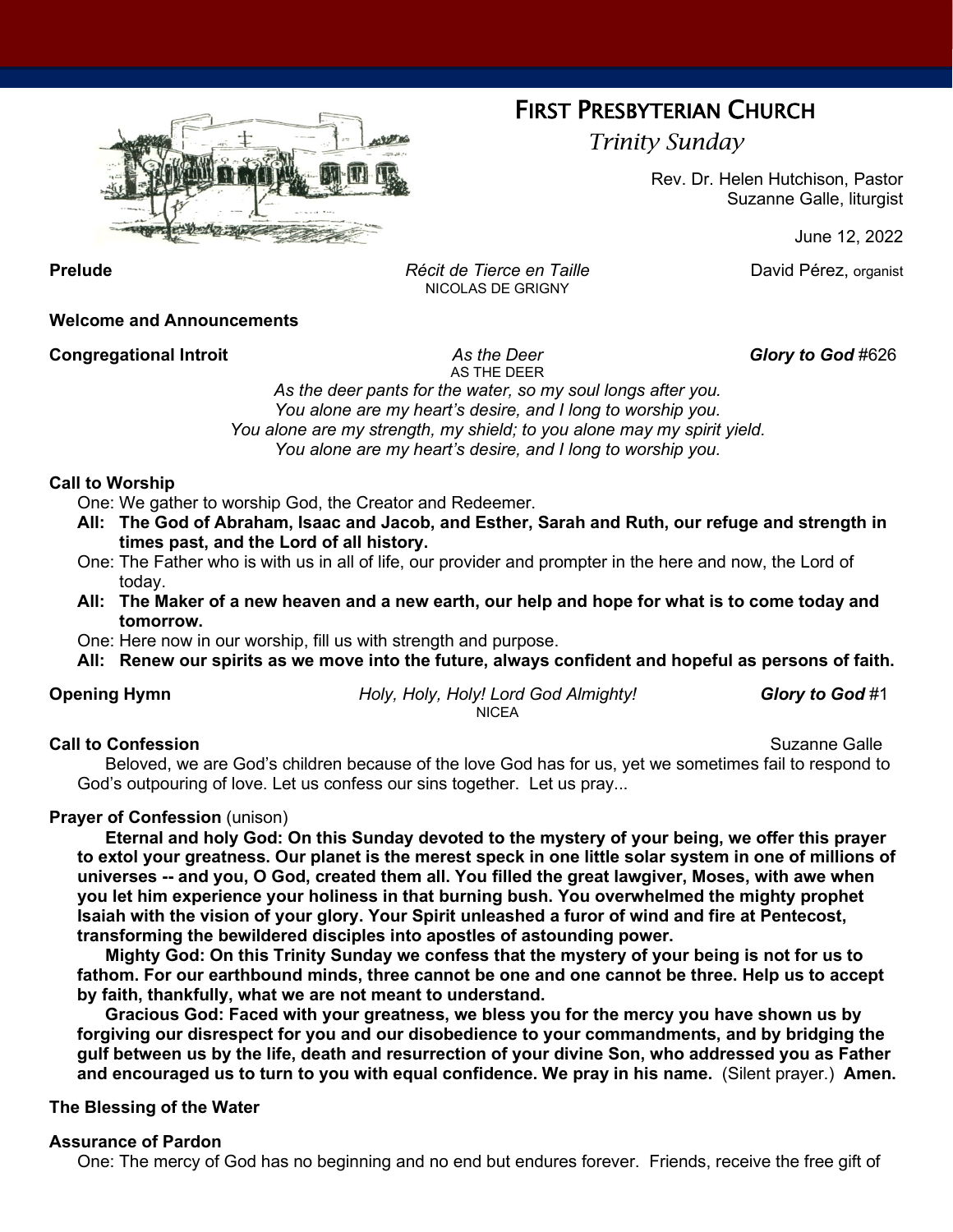| God's grace that is yours this day.<br>All: Alleluia! Amen.                             |                                                                                                                                                                                                                                                                                                                                                          |                                            |
|-----------------------------------------------------------------------------------------|----------------------------------------------------------------------------------------------------------------------------------------------------------------------------------------------------------------------------------------------------------------------------------------------------------------------------------------------------------|--------------------------------------------|
| <b>Passing the Peace</b><br>The peace of Christ be with you.<br>All: And also with you. | One: Knowing the grace and mercy of the Lord, we share it with one another.<br>(Please greet one another and exchange signs of peace and reconciliation.)                                                                                                                                                                                                |                                            |
| <b>Hymn</b>                                                                             | Glory Be to the Father                                                                                                                                                                                                                                                                                                                                   | from The Presbyterian Hymnal               |
|                                                                                         | <b>GLORIA PATRI</b><br>Glory be to the Father, and the Son, and the Holy Ghost;<br>As it was in the beginning, is now and ever shall be, world without end. Amen.<br>As it was in the beginning, is now, and ever shall be, world without end. Amen.<br>Amen, Amen, Amen, Amen, Amen, Amen, Amen,                                                        |                                            |
| <b>Children's Moment</b>                                                                |                                                                                                                                                                                                                                                                                                                                                          | <b>Judy Wilson</b>                         |
| <b>Prayer of Illumination</b><br>and life changing word to us. Amen.                    | Holy God, wake us up if we are asleep, calm the storm if we are overwhelmed, or hold us fast if<br>we are running - whatever it takes, open our hearts and minds to hear your voice as you speak a new                                                                                                                                                   |                                            |
| <b>Hebrew Bible Reading</b>                                                             | Psalm 8                                                                                                                                                                                                                                                                                                                                                  | Suzanne Galle, liturgist                   |
| <b>New Testament Reading</b>                                                            | Romans 5:1-5                                                                                                                                                                                                                                                                                                                                             |                                            |
| <b>Sermon</b>                                                                           | "Living in the Mystery"                                                                                                                                                                                                                                                                                                                                  | Pastor Helen Hutchison                     |
|                                                                                         | We believe in the Son, the Savior of all mankind, our Redeemer.<br>We believe in the Holy Spirit, sent from the Father, to lead us and to guide us.<br>We believe that all are living and working and moving throughout our lives.<br>We are thankful for the role of God the Creator, God the Redeemer and God the Sustainer.<br>Praise be to them all! |                                            |
| <b>Hymn</b>                                                                             | Mothering God, You Gave Me Birth<br><b>NORWICH</b>                                                                                                                                                                                                                                                                                                       | Glory to God #7                            |
| <b>Call for Offering</b>                                                                |                                                                                                                                                                                                                                                                                                                                                          |                                            |
| <b>Vocal Anthem</b>                                                                     | I Will Lift Mine Eyes Up to the Mountains<br><b>ANTONIN DVORAK</b>                                                                                                                                                                                                                                                                                       | Kevin Smith, soloist<br>David Pérez, piano |
| <b>Prayer of Dedication</b>                                                             | Source of life, may the works of our hands bring you honor. May the life we live reflect the risen<br>Word of life. May the service we offer be inspired by the Breath of life. Amen.                                                                                                                                                                    |                                            |
|                                                                                         | Offering plates are located in the Narthex at the end of the "sign-in" tables.                                                                                                                                                                                                                                                                           |                                            |
| Prayers of the People and The Lord's Prayer                                             | Our Father, who art in heaven, hallowed be thy name;<br>thy kingdom come; thy will be done; on earth as it is in heaven.<br>Give us this day our daily bread. And forgive us our debts, as we forgive our debtors.<br>And lead us not into temptation; but deliver us from evil.<br>For thine is the kingdom, the power and the glory, forever. Amen.    |                                            |
| <b>Closing Hymn</b>                                                                     | I Sing the Mighty Power of God<br><b>ELLACOMBE</b>                                                                                                                                                                                                                                                                                                       | Glory to God #32                           |
| <b>Blessing and Charge</b>                                                              |                                                                                                                                                                                                                                                                                                                                                          |                                            |
|                                                                                         |                                                                                                                                                                                                                                                                                                                                                          |                                            |

**Postlude** *Crown Him with Many Crowns* David Pérez, organist LESLIE GÓMEZ, arr.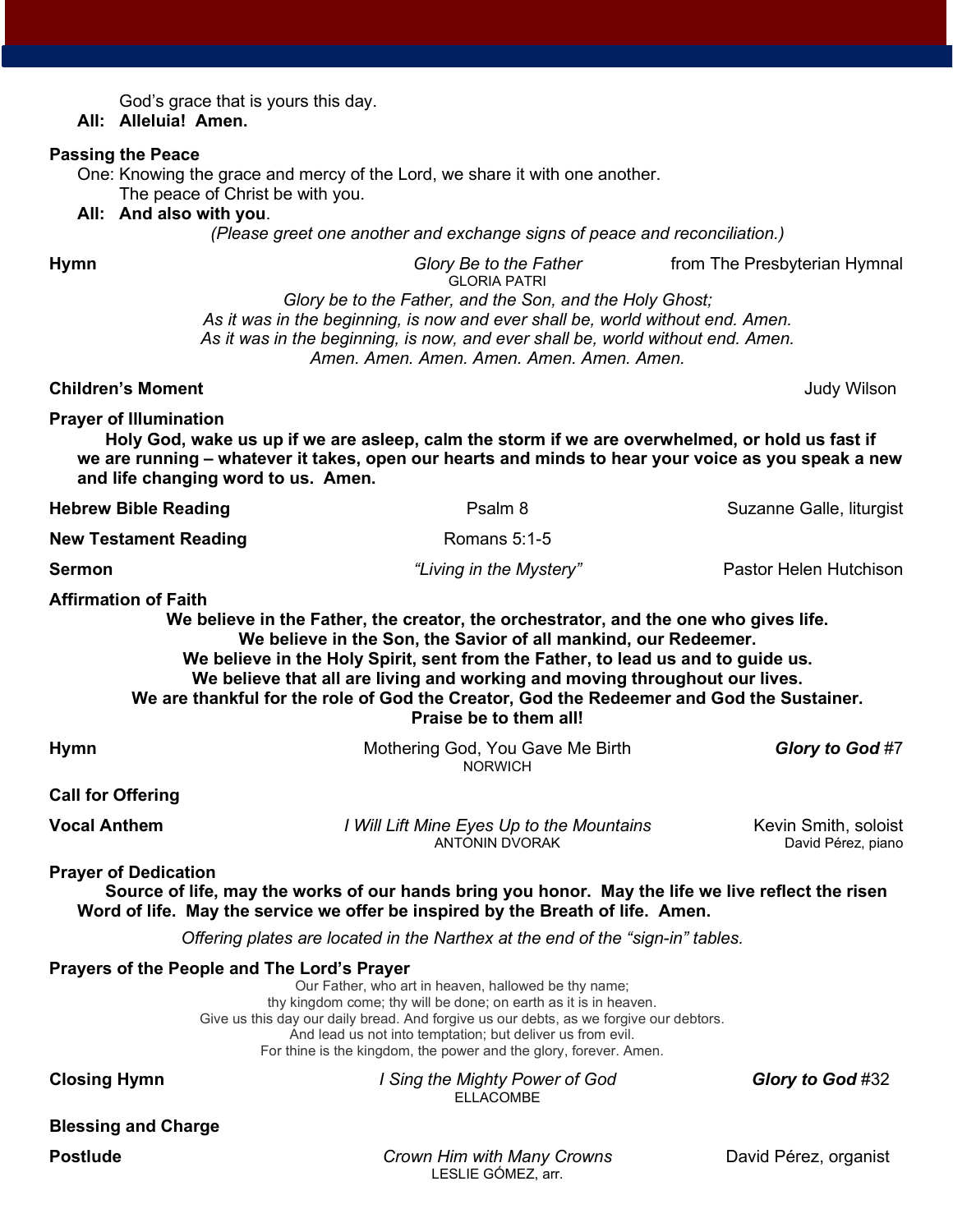#### **From the PNC**

Thank you all so much for your support of us during our search for Pastor Helen. Thanks for your "Prayers at Noon" for Helen as she was moving out of Nevada and into Kansas and the trip in-between. We are so fortunate to have had your help and patience through this process. You really came through whenever we asked, but especially with a card shower with suggestions for places for Helen to visit, shop and dine. We also appreciate your gifts towards her gift cards. She will have lots of fun being introduced to Downtown Lawrence, Theater Lawrence, Pendleton's Country Market, The Merc, and Howard Pine's Garden Center among others. As a committee we continue to support Pastor Helen as she gets settled in her home as well as in her position as our pastor. We look forward to



age is the second control of the second control of the second control of the second control of the second control of the second control of the second control of the second control of the second control of the second contro

participating with you in her ministry with FPC, Lawrence. *Kelly Jones, Dave Livingood, Bill Seidel, Henry Johns, Mark Shiflett, Stephanie Lake, and Thomas Lushington.* 

#### **Mission**

#### Matthew 25

#### **URGENT!! Are you READY to Vote?**

Tuesday July12 is the deadline to register to vote in the August 2nd primary to cast your vote on *[HCR 5003](https://linkprotect.cudasvc.com/url?a=http%3a%2f%2fkslegislature.org%2fli%2fb2021_22%2fmeasures%2fhcr5003%2f&c=E,1,-oTPLjPZ7jwBlPYKZRg7p1xFY6sudztvgguRoJBtt8SLAw_MmvHbTzOwWovwVHzOJBX-FyJ2GrqPbjsdWyQz-tGOg04vkA8ZKhGbCFIRO_Qyqw,,&typo=1) – a proposed* constitutional amendment to create a new section in the Kansas Bill of Rights regulating abortion. If passed, the amendment will allow our state politicians to decide whether abortion is permitted for victims of incest and rape, or to save the life of the mother. Jesus teaches us that we must stand up for those who cannot stand up for themselves-voting is the most powerful way to do this in a democracy. GO to **[ksvotes.org](https://linkprotect.cudasvc.com/url?a=https%3a%2f%2fwww.ksvotes.org%2fref%3fref%3dMTTP_LWVK&c=E,1,EZOi4nEgZJ_AlXphpeghoij8Bc_JPAORsmQvXb3iWLFq2gNtsBg61bYsYUXVh9Y3gOfJayBtkyFg01gKHqwsJLJMT6ZmFqvSpk9W4jWldtIA&typo=1)**. to get registered today. If you won't be in Lawrence on August 2 YOU CAN STILL VOTE-CHECK OUT YOUR OPTIONS HERE: **[Douglas County Clerk's Office](https://linkprotect.cudasvc.com/url?a=https%3a%2f%2fwww.douglascountyks.org%2fdepts%2fvoting-and-elections%2fregister-to-vote%23Link-To-Registering-or-Re-Registering-to-Vote-In-Person&c=E,1,Gut1dG33BadqfbOfN7eCQjtWoB9MzlMqJ7WRY-d0Miufh0_OeR0hyTiaZnBwLgzf6hbWko7agCwIX-h3cAjFOk-y1A02nEM9uE_4w0QE3wp7&typo=1)**

#### **In the Community**

The Lawrence Kansas Community Remembrance Project continues this week with three events for you to attend.

On June 9 at 6:30 pm guest speaker Dr. Brett Campney will speak at the Lawrence Public Library about antiblack violence in Lawrence and Kansas during the long reconstruction following the Civil War.

On June 10 at 7:00 pm the Lynching Marker will be dedicated at City Hall. This marker memorializes the deaths of Isaac King, George Robertson, and Peter Vinegar in 1882.

On June 11 at 1 pm or 3 pm there will be a screening of the film, "Then Three were Takin'" a true story of an 1882 Lawrence Kansas lynching by Barbara Higgins-Dover. The film will be shown at the Watkins Museum. You can get tickets at<https://tinyurl.com/threeweretaken>

All events are free. Be sure to take advantage of one or all of these opportunities to learn more about our community history!